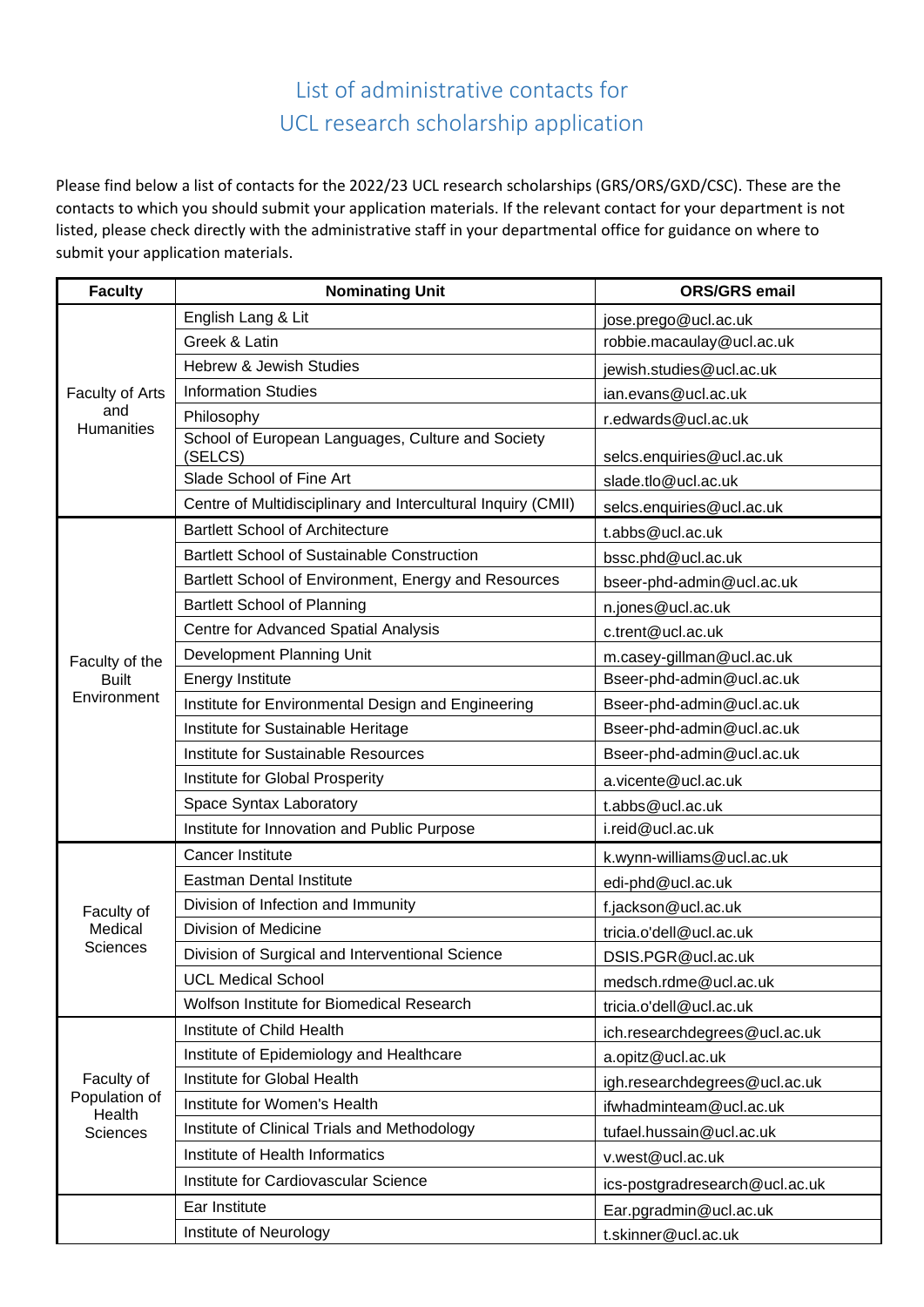|                                                           | Institute of Ophthalmology                         | ioo.pgr@ucl.ac.uk                    |
|-----------------------------------------------------------|----------------------------------------------------|--------------------------------------|
|                                                           | <b>Institute of Prion Diseases</b>                 | studentapplications@prion.ucl.ac.uk  |
|                                                           | <b>Experimental Psychology</b>                     | a.esposito@ucl.ac.uk                 |
|                                                           | Clinical, Educational & Health Psychology          | s.dhiman@ucl.ac.uk                   |
| Faculty of                                                | Institute of Cognitive Neuroscience                | Rosalyn.lawrence@ucl.ac.uk           |
| <b>Brain</b><br><b>Sciences</b>                           | Language & Cognition                               | r.jardine@ucl.ac.uk                  |
|                                                           | Linguistics                                        | r.jardine@ucl.ac.uk                  |
|                                                           | Speech, Hearing & Phonetic Sciences                | r.jardine@ucl.ac.uk                  |
|                                                           | <b>UCL Interaction Centre</b>                      | l.gaynor@ucl.ac.uk                   |
|                                                           | Division of Psychology and Language Sciences       | pals.phd.admin@ucl.ac.uk             |
|                                                           | Division of Psychiatry                             | n.monowari@ucl.ac.uk                 |
|                                                           | <b>Biochemical Engineering</b>                     | a.crammond@ucl.ac.uk                 |
|                                                           | <b>Chemical Engineering</b>                        | m.tilse@ucl.ac.uk                    |
|                                                           | Civil, Environmental & Geomatic Engineering        | cege-research-scholarships@ucl.ac.uk |
|                                                           | <b>Computer Science</b>                            | cs.phdadmissions@ucl.ac.uk           |
| Faculty of                                                | <b>Electronic and Electrical Engineering</b>       | lola.mason@ucl.ac.uk                 |
| Engineering<br><b>Sciences</b>                            | <b>Mechanical Engineering</b>                      | mecheng.phd@ucl.ac.uk                |
|                                                           | Medical Physics and Bioengineering                 | j.vallerine@ucl.ac.uk                |
|                                                           | Security and Crime Science                         | a.nigath@ucl.ac.uk                   |
|                                                           | Science, Technology, Engineering and Public Policy | yacob.mulugetta@ucl.ac.uk            |
|                                                           | <b>UCL School of Management</b>                    | mgmt-pgr@ucl.ac.uk                   |
| Faculty of Law                                            | Laws                                               | phd-law@ucl.ac.uk                    |
|                                                           | Cell and Developmental Biology                     | biosciences.pgr.admin@ucl.ac.uk      |
|                                                           | Genetics, Evolution and Environment                | biosciences.pgr.admin@ucl.ac.uk      |
|                                                           | Neuroscience, Physiology and Pharmacology          | biosciences.pgr.admin@ucl.ac.uk      |
|                                                           | <b>Structural and Molecular Biology</b>            | biosciences.pgr.admin@ucl.ac.uk      |
| Faculty of Life                                           | <b>Gatsby Computational Neuroscience</b>           | admissions@gatsby.ucl.ac.uk          |
| <b>Sciences</b>                                           | MRC Laboratory for Molecular Cell Biology          | lucy.newman@ucl.ac.uk                |
|                                                           | Sainsbury Wellcome Centre                          | SWC-PhDprogramme@ucl.ac.uk           |
|                                                           | School of Pharmacy                                 | michelle.c.ward@ucl.ac.uk            |
|                                                           | 4 year PhD Neuroscience                            | manu.davies@ucl.ac.uk                |
|                                                           | <b>Optical Biology</b>                             | lucy.newman@ucl.ac.uk                |
|                                                           | Chemistry                                          | doctoral.chem@ucl.ac.uk              |
|                                                           | <b>Earth Sciences</b>                              | m.tsamados@ucl.ac.uk                 |
|                                                           | <b>Mathematics</b>                                 | c.boehmer@ucl.ac.uk                  |
| Faculty of                                                | Physics & Astronomy                                | n.waller@ucl.ac.uk                   |
| Mathematical<br>and Physical<br><b>Sciences</b>           | Science & Technology Studies                       | sts-rfa@ucl.ac.uk                    |
|                                                           | Space and Climate Physics                          | p.elwell@ucl.ac.uk                   |
|                                                           | <b>Statistical Science</b>                         | stats.pgr-admissions@ucl.ac.uk       |
|                                                           | Institute for Risk and Disaster Reduction          | irdr-enquiries@ucl.ac.uk             |
|                                                           | London Centre for Nanotechnology                   | Icn-administrator@ucl.ac.uk          |
| Faculty of<br>Social and<br>Historical<br><b>Sciences</b> | Anthropology                                       | anthro-pgr@ucl.ac.uk                 |
|                                                           | Institute of Archaeology                           | l.daniel@ucl.ac.uk                   |
|                                                           | Economics                                          | economics.phd.admissions@ucl.ac.uk   |
|                                                           | Geography                                          | geog.office@ucl.ac.uk                |
|                                                           | History                                            | o.borlea@ucl.ac.uk                   |
|                                                           | History of Art                                     | naomi.quinn-friedman@ucl.ac.uk       |
|                                                           |                                                    |                                      |